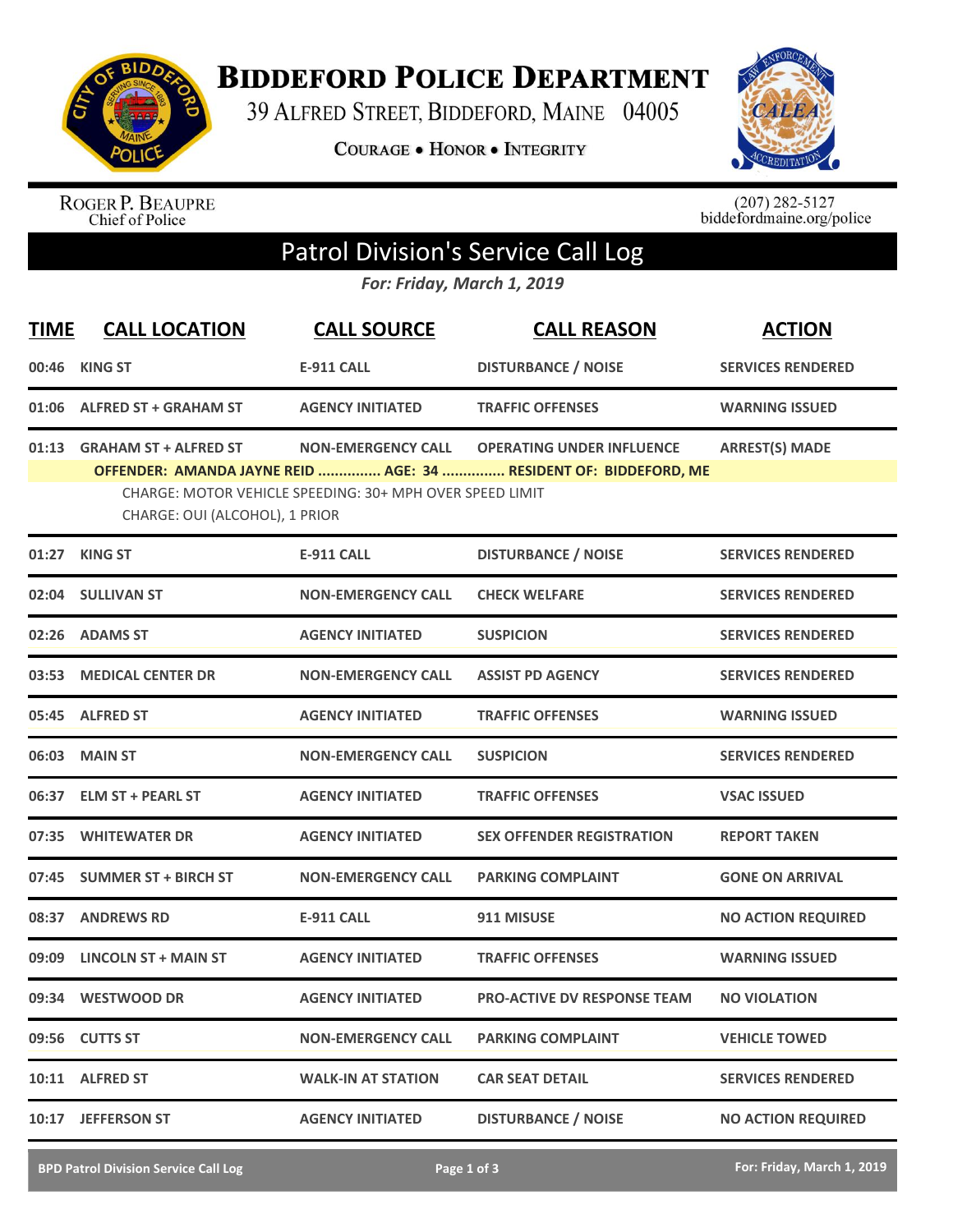| <b>TIME</b> | <b>CALL LOCATION</b>            | <b>CALL SOURCE</b>        | <b>CALL REASON</b>                                 | <b>ACTION</b>                |
|-------------|---------------------------------|---------------------------|----------------------------------------------------|------------------------------|
|             | 10:25 WENTWORTH ST              | <b>AGENCY INITIATED</b>   | <b>VIOL PROTECTION FROM ABUSE</b>                  | <b>REPORT TAKEN</b>          |
|             | 11:19 MAPLEWOOD AVE             | <b>NON-EMERGENCY CALL</b> | ATTEMPTED/THREATENED SUICIDE TRANSPORT TO HOSPITAL |                              |
| 11:44       | <b>ALFRED ST</b>                | <b>AGENCY INITIATED</b>   | <b>DRUG BOX</b>                                    | <b>SERVICES RENDERED</b>     |
|             | 11:59 ALFRED ST                 | <b>NON-EMERGENCY CALL</b> | <b>COURT ORDERED CHECK IN</b>                      | <b>SERVICES RENDERED</b>     |
|             | 12:16 MARINER WAY               | <b>NON-EMERGENCY CALL</b> | <b>SUSPICION</b>                                   | <b>SERVICES RENDERED</b>     |
|             | <b>12:29 MAIN ST</b>            | <b>NON-EMERGENCY CALL</b> | <b>PARKING COMPLAINT</b>                           | <b>PARKING TICKET ISSUED</b> |
|             | 12:37 ALFRED ST + MAIN ST       | <b>AGENCY INITIATED</b>   | <b>TRAFFIC OFFENSES</b>                            | <b>VSAC ISSUED</b>           |
|             | 12:47 LITTLE HOUSE OF PRAYER DR | <b>AGENCY INITIATED</b>   | <b>SEX OFFENDER REGISTRATION</b>                   | <b>SERVICES RENDERED</b>     |
| 12:48       | <b>HILLS BEACH RD</b>           | <b>WALK-IN AT STATION</b> | <b>HARASSMENT</b>                                  | <b>REPORT TAKEN</b>          |
|             | <b>12:52 MAIN ST</b>            | <b>AGENCY INITIATED</b>   | <b>TRAFFIC OFFENSES</b>                            | <b>VSAC ISSUED</b>           |
|             | 13:01  FOSS ST                  | <b>AGENCY INITIATED</b>   | <b>MENTAL ILLNESS CASES</b>                        | <b>NEGATIVE CONTACT</b>      |
|             | 13:07 RAY ST                    | <b>NON-EMERGENCY CALL</b> | <b>SUSPICION</b>                                   | <b>SERVICES RENDERED</b>     |
| 13:25       | <b>MAIN ST</b>                  | <b>NON-EMERGENCY CALL</b> | <b>PARKING COMPLAINT</b>                           | <b>PARKING TICKET ISSUED</b> |
| 13:30       | <b>MAIN ST</b>                  | <b>WALK-IN AT STATION</b> | <b>ARTICLES LOST/FOUND</b>                         | <b>REPORT TAKEN</b>          |
|             | 13:38 ACORN ST                  | <b>RADIO</b>              | <b>CHECK WELFARE</b>                               | <b>SERVICES RENDERED</b>     |
|             | 13:59 FREEMAN ST                | <b>AGENCY INITIATED</b>   | <b>PRO-ACTIVE DV RESPONSE TEAM</b>                 | <b>NO VIOLATION</b>          |
|             | 14:01 STONE ST                  | <b>AGENCY INITIATED</b>   | PRO-ACTIVE DV RESPONSE TEAM                        | <b>NEGATIVE CONTACT</b>      |
|             | 14:29 ELM ST                    | <b>E-911 CALL</b>         | 911 MISUSE                                         | <b>SERVICES RENDERED</b>     |
|             | 14:36 MAIN ST                   | <b>NON-EMERGENCY CALL</b> | <b>TRESPASSING</b>                                 | <b>NO ACTION REQUIRED</b>    |
|             | 14:46 BIRCH ST                  | <b>WALK-IN AT STATION</b> | <b>ARTICLES LOST/FOUND</b>                         | <b>REPORT TAKEN</b>          |
|             | 14:51 FRANKLIN ST               | <b>NON-EMERGENCY CALL</b> | <b>SUSPICION</b>                                   | <b>NO ACTION REQUIRED</b>    |
|             | 14:55 HAZEL ST                  | <b>NON-EMERGENCY CALL</b> | <b>CHECK WELFARE</b>                               | <b>UNFOUNDED</b>             |
|             | 15:07 ST MARYS ST               | <b>NON-EMERGENCY CALL</b> | <b>ASSAULT</b>                                     | <b>REPORT TAKEN</b>          |
|             | 15:23 FRANKLIN ST               | <b>WALK-IN AT STATION</b> | <b>SUSPICION</b>                                   | <b>SERVICES RENDERED</b>     |
|             | 15:24 ELM ST                    | <b>NON-EMERGENCY CALL</b> | <b>UNLOCKED DOORS - WINDOWS</b>                    | <b>REPORT TAKEN</b>          |
|             | 16:02 CLIFFORD ST               | <b>NON-EMERGENCY CALL</b> | <b>CHECK WELFARE</b>                               | <b>UNFOUNDED</b>             |